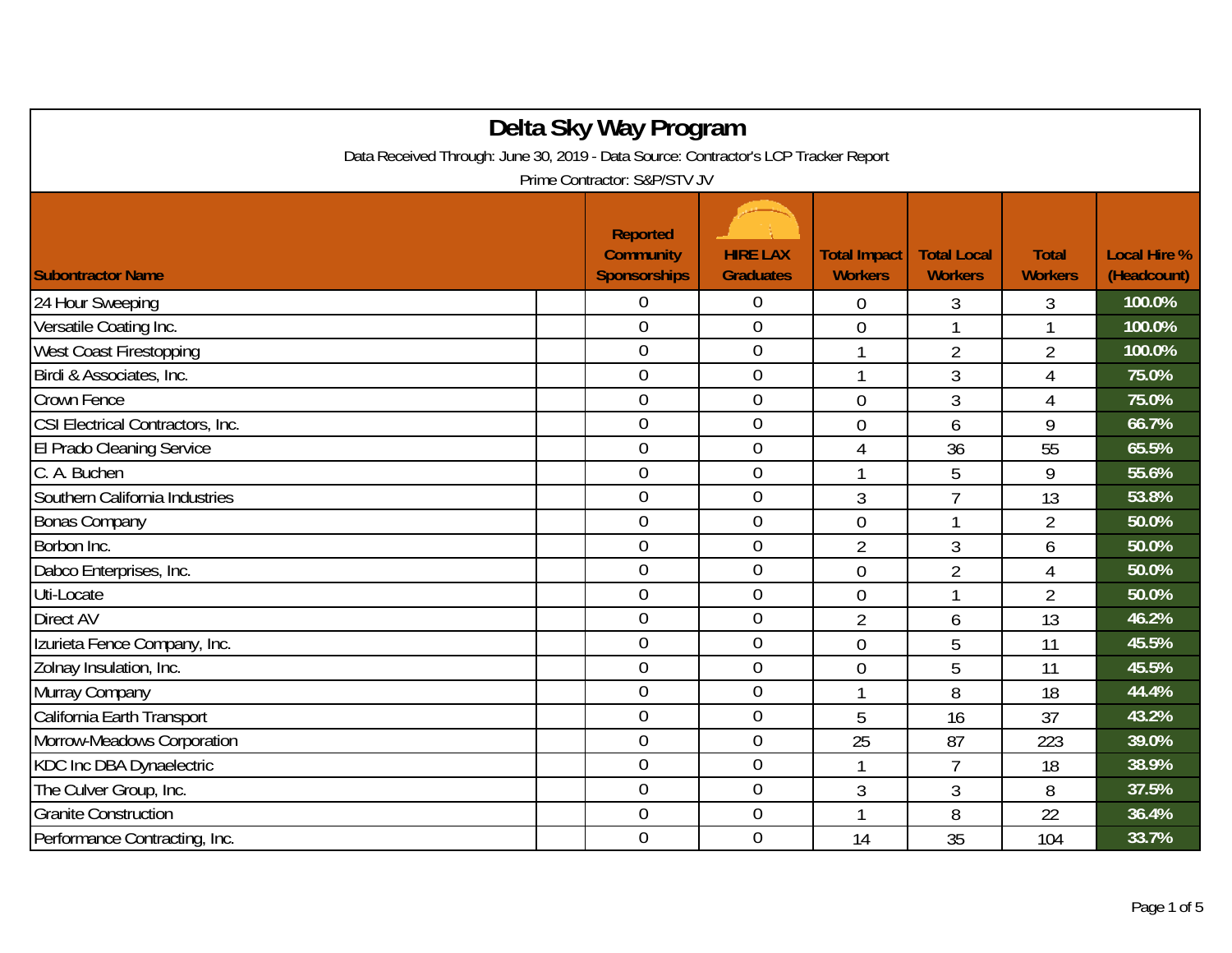| Delta Sky Way Program<br>Data Received Through: June 30, 2019 - Data Source: Contractor's LCP Tracker Report<br>Prime Contractor: S&P/STV JV |  |                                                            |                                     |                                       |                                      |                                |                                    |  |
|----------------------------------------------------------------------------------------------------------------------------------------------|--|------------------------------------------------------------|-------------------------------------|---------------------------------------|--------------------------------------|--------------------------------|------------------------------------|--|
| <b>Subontractor Name</b>                                                                                                                     |  | <b>Reported</b><br><b>Community</b><br><b>Sponsorships</b> | <b>HIRE LAX</b><br><b>Graduates</b> | <b>Total Impact</b><br><b>Workers</b> | <b>Total Local</b><br><b>Workers</b> | <b>Total</b><br><b>Workers</b> | <b>Local Hire %</b><br>(Headcount) |  |
| 3531 Trucking Inc.                                                                                                                           |  | $\overline{0}$                                             | $\overline{0}$                      | 0                                     | 3                                    | 9                              | 33.3%                              |  |
| Best Contracting Services, Inc.                                                                                                              |  | $\overline{0}$                                             | $\overline{0}$                      | 3                                     | 13                                   | 39                             | 33.3%                              |  |
| <b>Comet Electric</b>                                                                                                                        |  | $\mathbf 0$                                                | $\boldsymbol{0}$                    | $\overline{0}$                        | 3                                    | 9                              | 33.3%                              |  |
| <b>Crane Rental Service</b>                                                                                                                  |  | $\mathbf 0$                                                | $\mathbf 0$                         | $\mathbf 0$                           | 1                                    | 3                              | 33.3%                              |  |
| Giroux Glass Inc.                                                                                                                            |  | $\overline{0}$                                             | $\mathbf 0$                         | $\overline{0}$                        | 1                                    | 3                              | 33.3%                              |  |
| Nold's Equipment, Inc.                                                                                                                       |  | $\overline{0}$                                             | $\mathbf 0$                         | 1                                     | 1                                    | 3                              | 33.3%                              |  |
| So-Cal Insulation                                                                                                                            |  | $\overline{0}$                                             | $\overline{0}$                      | $\mathbf 1$                           | 1                                    | 3                              | 33.3%                              |  |
| GGG Demolition, Inc.                                                                                                                         |  | $\overline{0}$                                             | $\mathbf 0$                         | $\overline{2}$                        | 20                                   | 61                             | 32.8%                              |  |
| Infinity Drywall Contracting Inc.                                                                                                            |  | $\boldsymbol{0}$                                           | $\boldsymbol{0}$                    | 6                                     | 31                                   | 96                             | 32.3%                              |  |
| ISEC, Inc.                                                                                                                                   |  | $\overline{0}$                                             | $\overline{0}$                      | 4                                     | 18                                   | 56                             | 32.1%                              |  |
| CSA Constructors, Inc.                                                                                                                       |  | $\overline{0}$                                             | $\overline{0}$                      | $\overline{2}$                        | 6                                    | 19                             | 31.6%                              |  |
| Penhall Company                                                                                                                              |  | $\overline{0}$                                             | $\boldsymbol{0}$                    |                                       | 11                                   | 35                             | 31.4%                              |  |
| Critchfield Mechanical Inc. of So. Cal.                                                                                                      |  | $\mathbf 0$                                                | $\overline{0}$                      | $\overline{2}$                        | 5                                    | 16                             | 31.3%                              |  |
| R.J.&J. CONSTRUCTION, INC.                                                                                                                   |  | $\overline{0}$                                             | $\mathbf 0$                         | 3                                     | 8                                    | 26                             | 30.8%                              |  |
| Matrix Environmental, INC.                                                                                                                   |  | $\overline{0}$                                             | $\mathbf 0$                         | $\mathbf{1}$                          | 19                                   | 62                             | 30.6%                              |  |
| <b>Austin Enterprise</b>                                                                                                                     |  | $\overline{0}$                                             | $\mathbf 0$                         | $\overline{0}$                        | $\overline{4}$                       | 14                             | 28.6%                              |  |
| Building Electronic Controls, Inc.                                                                                                           |  | $\overline{0}$                                             | $\overline{0}$                      | $\overline{0}$                        | 4                                    | 14                             | 28.6%                              |  |
| Safe Scaffolding                                                                                                                             |  | $\overline{0}$                                             | $\overline{0}$                      | $\overline{0}$                        | $\overline{2}$                       | $\overline{7}$                 | 28.6%                              |  |
| Martin Bros. Marcowall, LLC                                                                                                                  |  | $\overline{0}$                                             | $\mathbf 0$                         | $\overline{2}$                        | $\overline{7}$                       | 25                             | 28.0%                              |  |
| Cosco Fire Protection, Inc. - Sprinklers                                                                                                     |  | $\mathbf 0$                                                | $\boldsymbol{0}$                    | $\overline{0}$                        | 5                                    | 19                             | 26.3%                              |  |
| <b>GRIFFITH COMPANY</b>                                                                                                                      |  | $\overline{0}$                                             | $\mathbf 0$                         | $\overline{7}$                        | 28                                   | 110                            | 25.5%                              |  |
| GecTwo, Inc.                                                                                                                                 |  | $\overline{0}$                                             | $\overline{0}$                      | $\overline{1}$                        | 4                                    | 16                             | 25.0%                              |  |
| Group Delta Consultants, Inc.                                                                                                                |  | $\boldsymbol{0}$                                           | $\boldsymbol{0}$                    | $\overline{0}$                        | 1                                    | 4                              | 25.0%                              |  |
| Lawrence W Rosine Co                                                                                                                         |  | $\overline{0}$                                             | $\mathbf 0$                         | $\overline{0}$                        | $\overline{2}$                       | 8                              | 25.0%                              |  |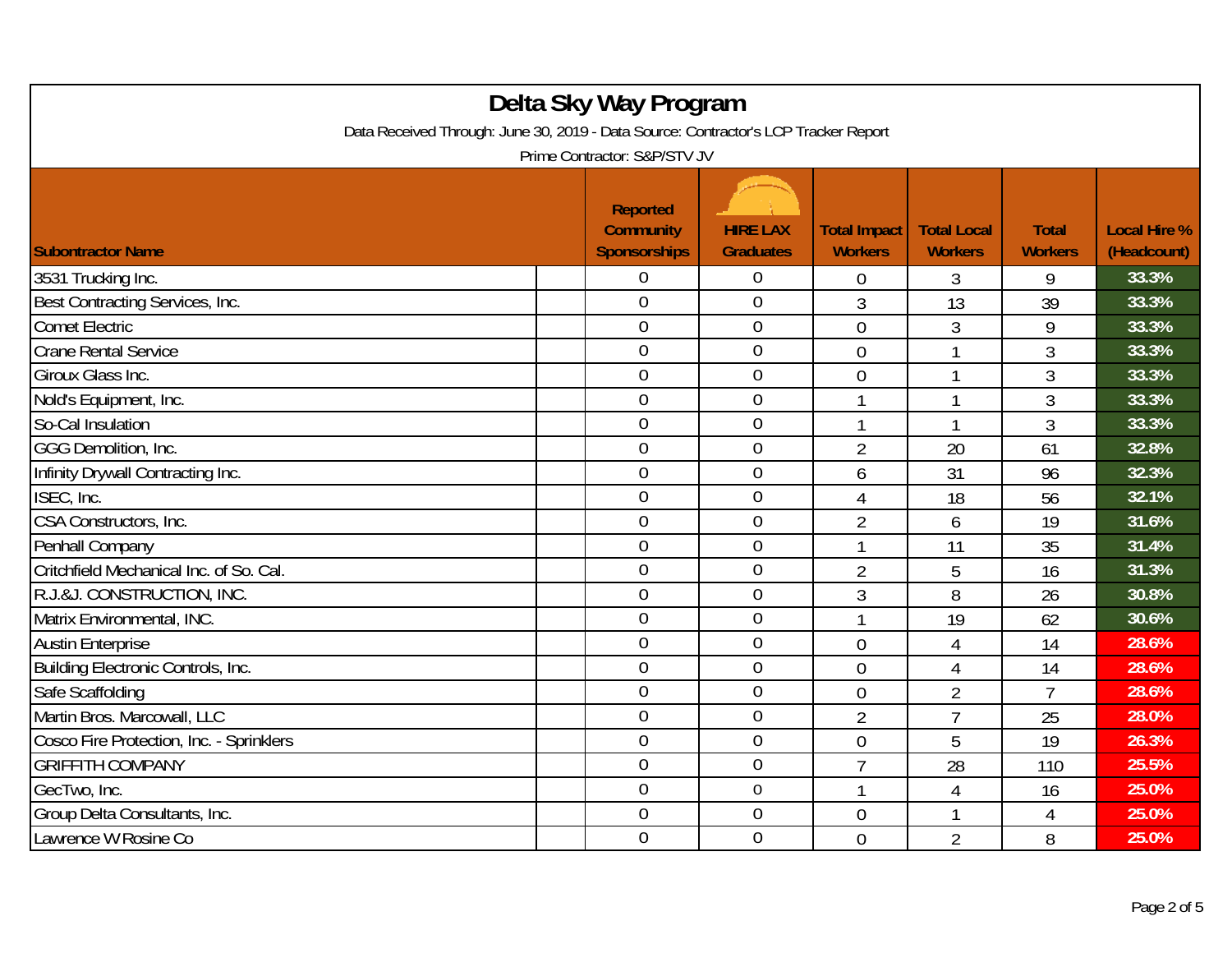| Delta Sky Way Program<br>Data Received Through: June 30, 2019 - Data Source: Contractor's LCP Tracker Report<br>Prime Contractor: S&P/STV JV |                                                            |                                     |                                       |                                      |                                |                                    |  |  |
|----------------------------------------------------------------------------------------------------------------------------------------------|------------------------------------------------------------|-------------------------------------|---------------------------------------|--------------------------------------|--------------------------------|------------------------------------|--|--|
| <b>Subontractor Name</b>                                                                                                                     | <b>Reported</b><br><b>Community</b><br><b>Sponsorships</b> | <b>HIRE LAX</b><br><b>Graduates</b> | <b>Total Impact</b><br><b>Workers</b> | <b>Total Local</b><br><b>Workers</b> | <b>Total</b><br><b>Workers</b> | <b>Local Hire %</b><br>(Headcount) |  |  |
| Limbach Company LP                                                                                                                           | 0                                                          | $\overline{0}$                      | 3                                     | 9                                    | 36                             | 25.0%                              |  |  |
| RMA Group                                                                                                                                    | $\overline{0}$                                             | $\overline{0}$                      |                                       |                                      | $\overline{4}$                 | 25.0%                              |  |  |
| Rosendin Electric                                                                                                                            | $\mathbf 0$                                                | $\boldsymbol{0}$                    | $\overline{2}$                        | 5                                    | 21                             | 23.8%                              |  |  |
| Norcal Pipeline Services, Inc.                                                                                                               | $\overline{0}$                                             | $\boldsymbol{0}$                    | $\theta$                              | 6                                    | 26                             | 23.1%                              |  |  |
| Johnson & Turner Painting Co. Inc.                                                                                                           | $\overline{0}$                                             | $\overline{0}$                      | $\overline{0}$                        | 4                                    | 18                             | 22.2%                              |  |  |
| Western Industrial Contractors, Inc.                                                                                                         | $\overline{0}$                                             | $\mathbf 0$                         | 5                                     | 16                                   | 77                             | 20.8%                              |  |  |
| <b>Advanced Fire Protection</b>                                                                                                              | $\overline{0}$                                             | $\boldsymbol{0}$                    | $\mathbf{1}$                          | $\overline{2}$                       | 10                             | 20.0%                              |  |  |
| Stantru Resources Inc DBA Santru Reinforcing Steel                                                                                           | $\mathbf{0}$                                               | $\mathbf 0$                         | $\overline{0}$                        | $\overline{2}$                       | 10                             | 20.0%                              |  |  |
| Traffic Management, Inc.                                                                                                                     | $\mathbf 0$                                                | $\boldsymbol{0}$                    | $\overline{0}$                        | 3                                    | 15                             | 20.0%                              |  |  |
| Universal Metro, Inc.                                                                                                                        | $\mathbf 0$                                                | $\overline{0}$                      | $\overline{0}$                        | $\overline{2}$                       | 10                             | 20.0%                              |  |  |
| Pro Steel Erectors, Inc.                                                                                                                     | $\overline{0}$                                             | $\overline{0}$                      | $\overline{0}$                        | 3                                    | 16                             | 18.8%                              |  |  |
| United Heider Inspection Group                                                                                                               | $\overline{0}$                                             | $\overline{0}$                      | $\overline{0}$                        | 3                                    | 16                             | 18.8%                              |  |  |
| <b>ACCO Engineered Systems</b>                                                                                                               | $\overline{0}$                                             | $\overline{0}$                      | $\overline{0}$                        | 3                                    | 18                             | 16.7%                              |  |  |
| GONSALVES & SANTUCCI INC. DBA CONCO PUMPING INC                                                                                              | $\mathbf 0$                                                | $\overline{0}$                      |                                       | 1                                    | 6                              | 16.7%                              |  |  |
| United Riggers & Erectors, Inc.                                                                                                              | $\overline{0}$                                             | $\overline{0}$                      | $\theta$                              | $\overline{2}$                       | 12                             | 16.7%                              |  |  |
| <b>Badger Daylighting Corp</b>                                                                                                               | $\overline{0}$                                             | $\mathbf 0$                         | $\mathbf{1}$                          | $\overline{4}$                       | 27                             | 14.8%                              |  |  |
| Air Balance Co, Inc.                                                                                                                         | $\overline{0}$                                             | $\overline{0}$                      | $\overline{0}$                        | 1                                    | $\overline{7}$                 | 14.3%                              |  |  |
| Shape Interior Systems                                                                                                                       | $\mathbf 0$                                                | $\boldsymbol{0}$                    | $\overline{0}$                        | 1                                    | $\overline{7}$                 | 14.3%                              |  |  |
| <b>Vertical Access</b>                                                                                                                       | $\overline{0}$                                             | $\mathbf 0$                         | $\overline{0}$                        | 1                                    | $\overline{7}$                 | 14.3%                              |  |  |
| Environmental Construction Group, Inc.                                                                                                       | $\overline{0}$                                             | $\boldsymbol{0}$                    |                                       | $\overline{2}$                       | 15                             | 13.3%                              |  |  |
| Northstar Contracting Group, Inc.                                                                                                            | $\overline{0}$                                             | $\mathbf 0$                         | $\overline{0}$                        | $\overline{2}$                       | 15                             | 13.3%                              |  |  |
| <b>Underground Construction Company</b>                                                                                                      | $\overline{0}$                                             | $\overline{0}$                      | $\overline{0}$                        | 4                                    | 31                             | 12.9%                              |  |  |
| Dean Visosky Contractors, Inc.                                                                                                               | $\boldsymbol{0}$                                           | $\boldsymbol{0}$                    | $\overline{0}$                        | 1                                    | 8                              | 12.5%                              |  |  |
| G & F Concrete Cutting                                                                                                                       | $\overline{0}$                                             | $\mathbf 0$                         | $\overline{0}$                        |                                      | 9                              | 11.1%                              |  |  |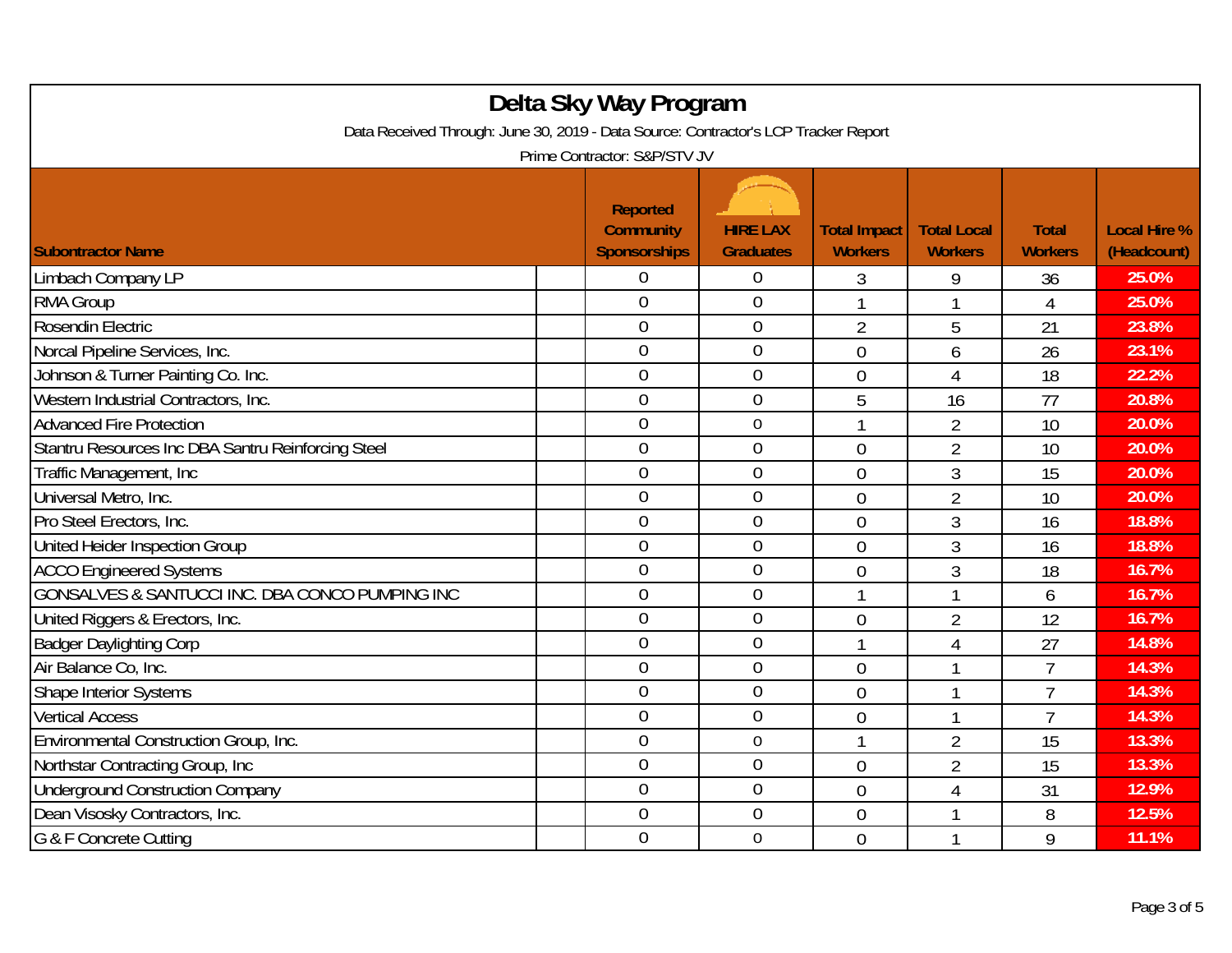| Delta Sky Way Program<br>Data Received Through: June 30, 2019 - Data Source: Contractor's LCP Tracker Report<br>Prime Contractor: S&P/STV JV |  |                                                            |                                     |                                       |                                      |                                |                                    |  |
|----------------------------------------------------------------------------------------------------------------------------------------------|--|------------------------------------------------------------|-------------------------------------|---------------------------------------|--------------------------------------|--------------------------------|------------------------------------|--|
| <b>Subontractor Name</b>                                                                                                                     |  | <b>Reported</b><br><b>Community</b><br><b>Sponsorships</b> | <b>HIRE LAX</b><br><b>Graduates</b> | <b>Total Impact</b><br><b>Workers</b> | <b>Total Local</b><br><b>Workers</b> | <b>Total</b><br><b>Workers</b> | <b>Local Hire %</b><br>(Headcount) |  |
| <b>Xcel Mechanical Systems</b>                                                                                                               |  | 0                                                          | $\mathbf 0$                         | $\mathbf 0$                           | 2                                    | 23                             | 8.7%                               |  |
| Mr. Crane, Inc.                                                                                                                              |  | $\overline{0}$                                             | $\overline{0}$                      | $\overline{0}$                        | 1                                    | 22                             | 4.5%                               |  |
| A Good Sign & Graphics Co                                                                                                                    |  | $\mathbf 0$                                                | $\boldsymbol{0}$                    | $\overline{0}$                        | $\overline{0}$                       | 5                              | 0.0%                               |  |
| <b>AERO Bridgeworks</b>                                                                                                                      |  | $\mathbf 0$                                                | $\mathbf 0$                         | $\theta$                              | $\overline{0}$                       | 24                             | 0.0%                               |  |
| ARB, Inc.                                                                                                                                    |  | $\overline{0}$                                             | $\mathbf 0$                         | $\overline{0}$                        | $\overline{0}$                       | 1                              | 0.0%                               |  |
| Art Cuevas Concrete                                                                                                                          |  | $\mathbf 0$                                                | $\mathbf 0$                         | $\overline{0}$                        | $\overline{0}$                       | 12                             | 0.0%                               |  |
| <b>Bragg Crane Service</b>                                                                                                                   |  | $\overline{0}$                                             | $\overline{0}$                      | $\mathbf 0$                           | $\overline{0}$                       | 3                              | 0.0%                               |  |
| CENTER-LINE CONCRETE CUTTING INC                                                                                                             |  | $\overline{0}$                                             | $\mathbf 0$                         | $\overline{0}$                        | $\overline{0}$                       | $\overline{2}$                 | 0.0%                               |  |
| City Service Contracting, Inc.                                                                                                               |  | $\overline{0}$                                             | $\boldsymbol{0}$                    | $\mathbf 0$                           | $\overline{0}$                       | 5                              | 0.0%                               |  |
| Climatec                                                                                                                                     |  | $\overline{0}$                                             | $\mathbf 0$                         | $\overline{0}$                        | $\overline{0}$                       | $\overline{2}$                 | 0.0%                               |  |
| Commercial Scaffolding of CA, Inc.                                                                                                           |  | $\overline{0}$                                             | $\mathbf 0$                         | $\overline{0}$                        | $\overline{0}$                       | $\overline{4}$                 | 0.0%                               |  |
| <b>Concrete Coring Company</b>                                                                                                               |  | $\overline{0}$                                             | $\overline{0}$                      | $\overline{0}$                        | $\overline{0}$                       | $\overline{2}$                 | 0.0%                               |  |
| CONNER CONCRETE CUTTING & CORING                                                                                                             |  | $\mathbf 0$                                                | $\boldsymbol{0}$                    | $\overline{0}$                        | $\overline{0}$                       | 6                              | 0.0%                               |  |
| Digital Decora, Inc.                                                                                                                         |  | $\overline{0}$                                             | $\mathbf 0$                         | $\mathbf 0$                           | $\overline{0}$                       | $\overline{2}$                 | 0.0%                               |  |
| Geo-Advantec, Inc.                                                                                                                           |  | $\overline{0}$                                             | $\boldsymbol{0}$                    | $\overline{0}$                        | $\overline{0}$                       | $\overline{2}$                 | 0.0%                               |  |
| <b>Hill Crane Service</b>                                                                                                                    |  | $\overline{0}$                                             | $\mathbf 0$                         | $\overline{0}$                        | $\overline{0}$                       | 5                              | 0.0%                               |  |
| J Colavin & Son, Inc                                                                                                                         |  | $\overline{0}$                                             | $\overline{0}$                      | $\overline{0}$                        | $\overline{0}$                       | $\overline{2}$                 | 0.0%                               |  |
| Pan Pacific Mechanical                                                                                                                       |  | $\overline{0}$                                             | $\boldsymbol{0}$                    | $\overline{0}$                        | $\overline{0}$                       | 6                              | 0.0%                               |  |
| <b>PCI Striping</b>                                                                                                                          |  | $\overline{0}$                                             | $\mathbf 0$                         | $\overline{0}$                        | $\overline{0}$                       | 14                             | 0.0%                               |  |
| Premier Interior Development, Inc.                                                                                                           |  | $\mathbf 0$                                                | $\boldsymbol{0}$                    | $\mathbf 0$                           | $\mathbf 0$                          | 7                              | 0.0%                               |  |
| Premier Tile & Marble                                                                                                                        |  | $\overline{0}$                                             | $\mathbf 0$                         | $\overline{0}$                        | $\overline{0}$                       | $\overline{2}$                 | 0.0%                               |  |
| PSI3G Inc dba Partition Specialties, Inc.                                                                                                    |  | $\overline{0}$                                             | $\overline{0}$                      | 0                                     | $\overline{0}$                       | $\overline{2}$                 | 0.0%                               |  |
| Psomas                                                                                                                                       |  | $\boldsymbol{0}$                                           | $\boldsymbol{0}$                    | $\overline{0}$                        | $\mathbf 0$                          | $\overline{2}$                 | 0.0%                               |  |
| R. J. Lalonde, Inc.                                                                                                                          |  | $\overline{0}$                                             | $\mathbf 0$                         | $\overline{0}$                        | $\overline{0}$                       | $\overline{7}$                 | 0.0%                               |  |